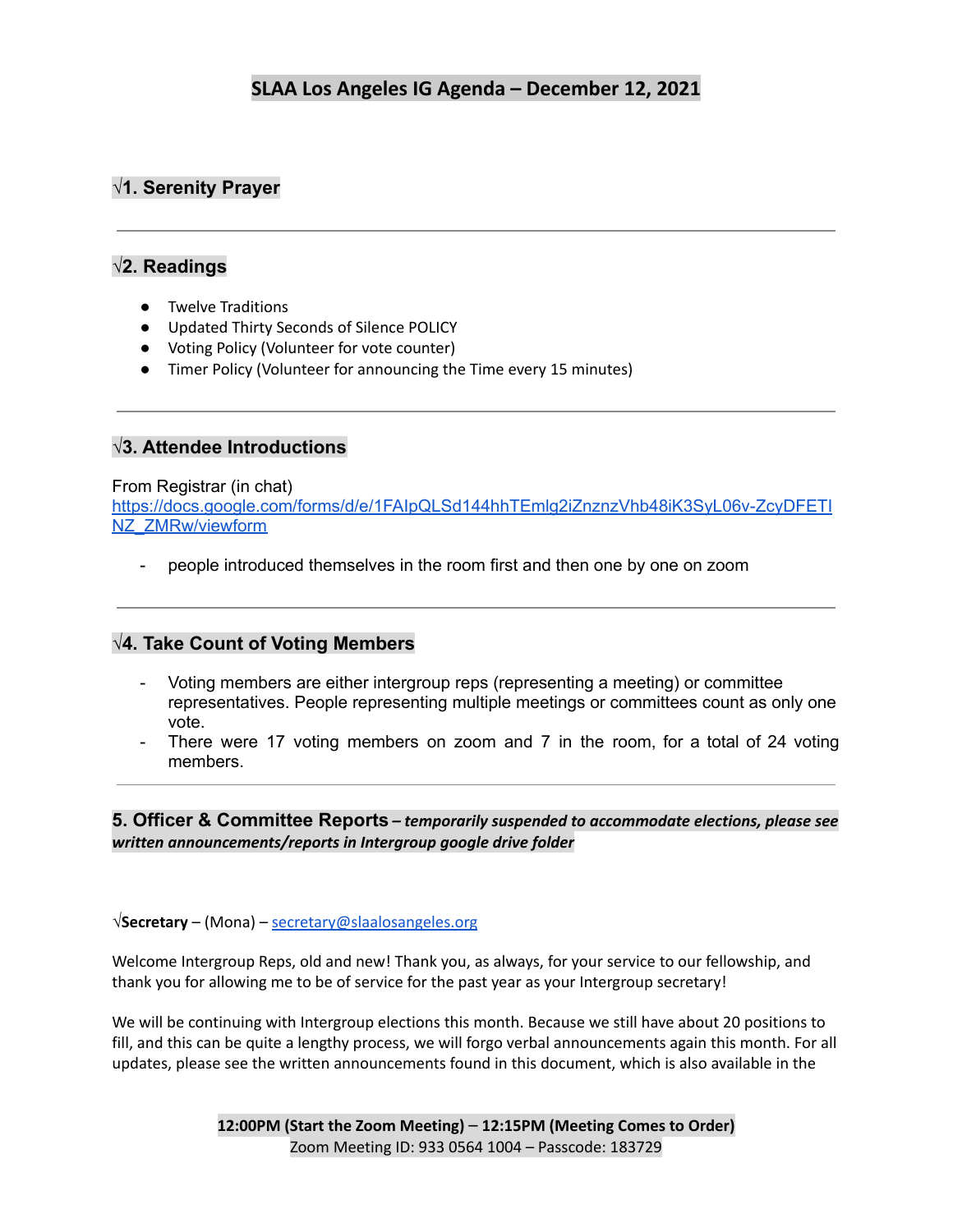Announcements folder within the Intergroup google drive folder: *https://tinyurl.com/2cxuu6px*

#### **√Record Keeper** – (Katie)

Minutes from last month were approved.

*See last month's minutes in Google Drive Intergroup folder: https://tinyurl.com/2cxuu6px*

## **√Treasurer (Adeline)**

Detailed report here: [https://drive.google.com/drive/folders/15oul5A65yuSkRS4pfQqKpHSqZKDK\\_wjl](https://drive.google.com/drive/folders/15oul5A65yuSkRS4pfQqKpHSqZKDK_wjl)

#### **√Bottom Line Editor – (Jamie)**

Thank you for having had me serve as your editor in 2021.

Please consider SLAA Los Angeles in your end of year donations.

The captioned meetings google excel list has been added.

The printed in-person meeting list is dated as of last Thursday, 12/9/21.

Each in-person registered meeting and H&I committee gets 10 free copies of The Bottom Line.

Virtual meetings get their digital copy of The Bottom Line from the Announcements folder in IG google drive.

Reach bottomline@slaalosangeles.org at any time for feedback, questions, and/or submissions.

**12:00PM (Start the Zoom Meeting)** – **12:15PM (Meeting Comes to Order)** Zoom Meeting ID: 933 0564 1004 – Passcode: 183729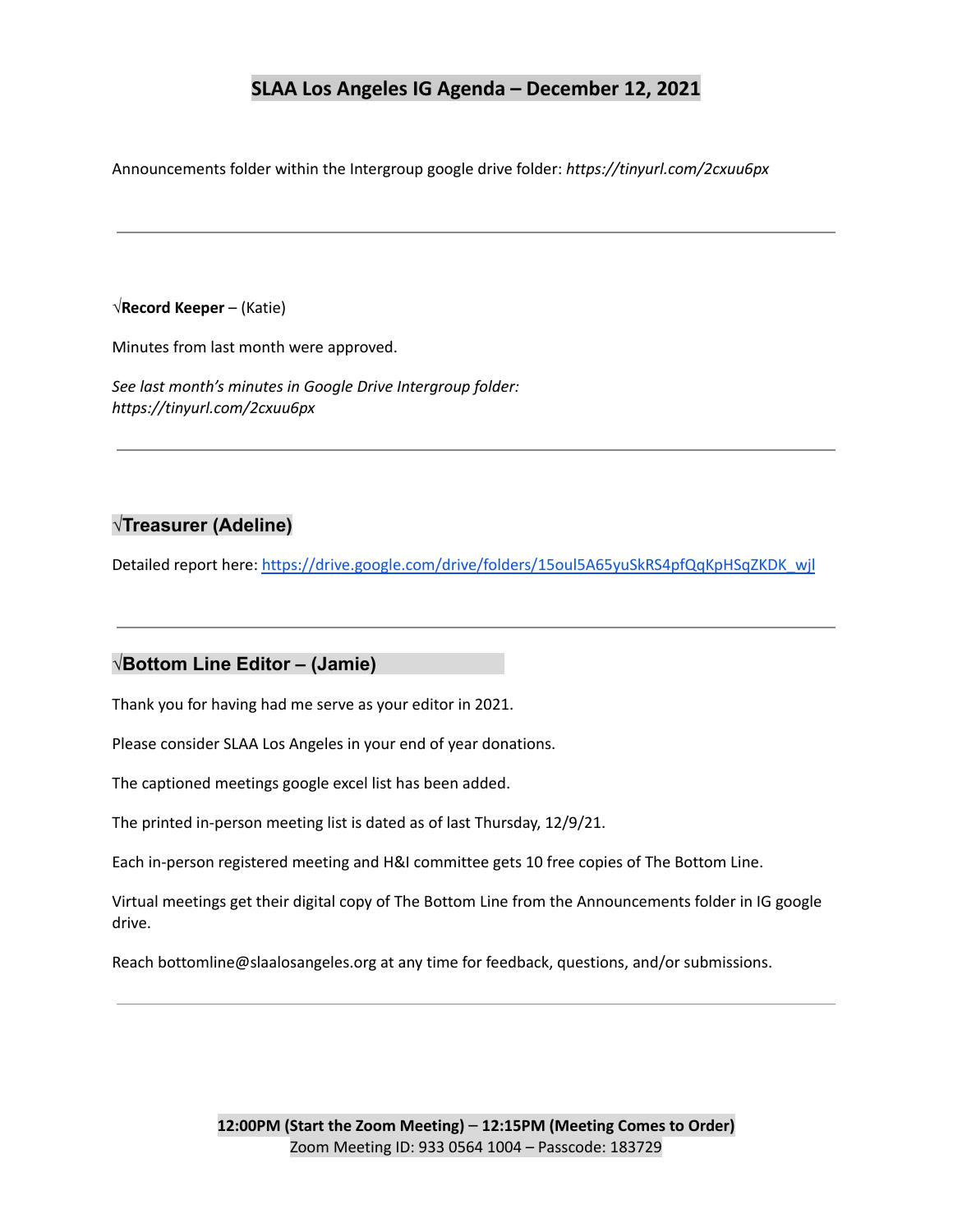### **√Meeting Registrar – (Dave)**

Please sign in for your meetings at https://forms.gle/SK6RHNbtywftjcmM9 or scan the QR Code to the right

If you represent more than one meeting, please fill out the form for each meeting.

The website has a list of the **32** known in-person meetings plus Intergroup at https://tinyurl.com/NovSLAALAMeetings

I've had 11 emails from newcomers looking for meetings since the last intergroup.

Got a couple of reports of people having trouble finding the meetings. If you have a confusing location, consider putting up signage or having a greater.

I've added an indoor/outdoor option for the in-person meetings in response to a suggestion. The Friday night Beach meeting has ended until spring when the days get longer.

The Saturday morning Van Nuys meeting has closed due to lack of support.

The Sunday afternoon Woodland Hills meeting has re-opened.

The Monday noon meeting in Santa Monica has reopened.

The Friday morning Women's meeting at the Farmers Market has re-opened.

There is a new in person Men's meeting on Friday evening in the back room of Cafe Tropical.

If you email me and the webmaster with the in-person meeting information, the spreadsheet will normally be updated with 24 hours.

#### **Virtual Meeting Registrar** – (Matt)

**√ Phone Line** – (Kev)

### **√Literature – (Claire)**

-GET INFO FOR YOUR IN PERSON MEETINGS AGAIN! Literature reps for your meeting can order online through this order request form , then get money from your meeting's Treasurer, then give that money to your Intergroup rep. who attends the Intergroup meeting where they can pick up and pay for the literature order.

> **12:00PM (Start the Zoom Meeting)** – **12:15PM (Meeting Comes to Order)** Zoom Meeting ID: 933 0564 1004 – Passcode: 183729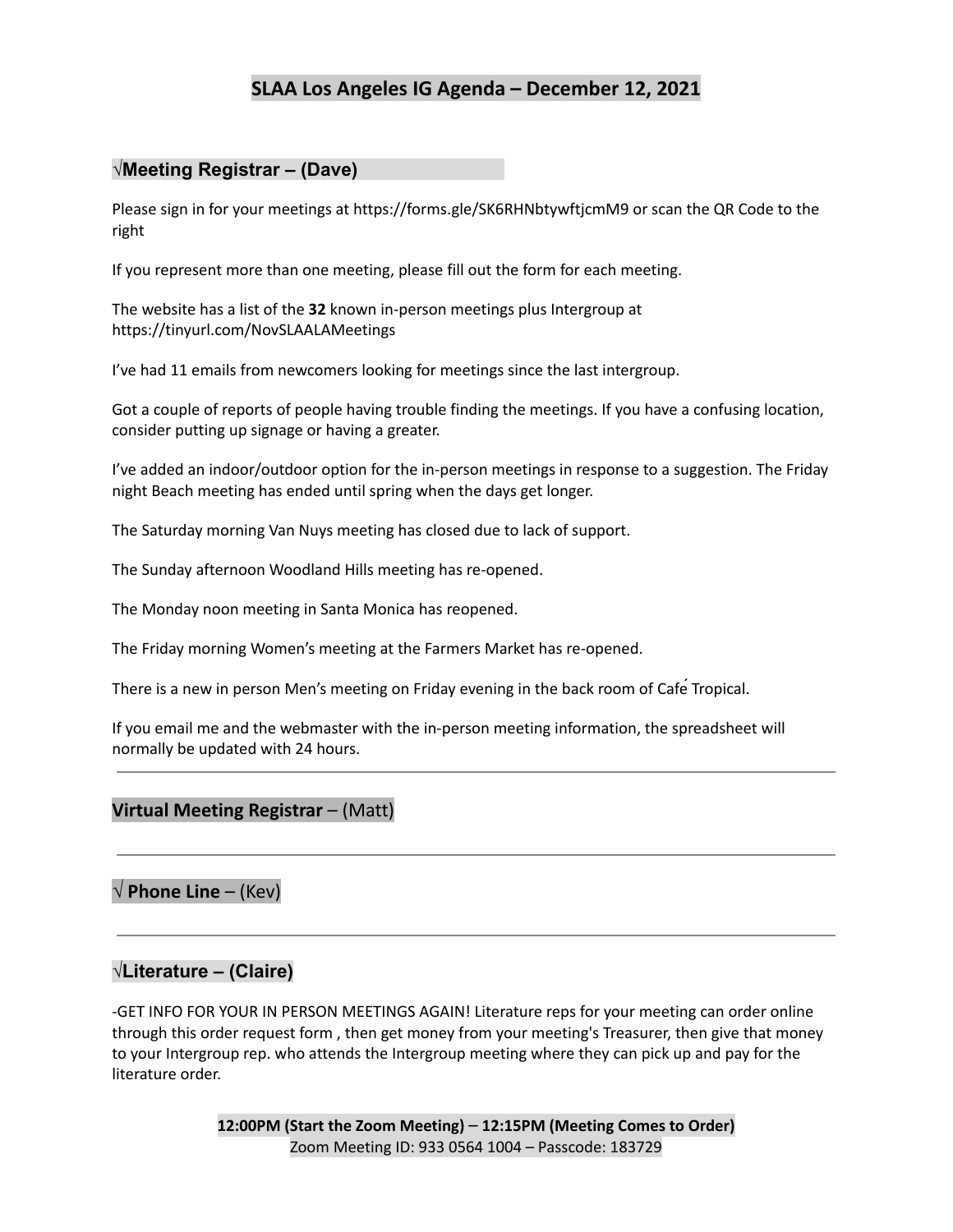All directions on how to do so on our slaalosangeles.org/order website webpage.

-Current inventory report.cvs is attached. I'm still working with MarketplaceWorks on snags and changes that will best work for us.

- Sales for November 2021 -\$222.45 (This should pick up as I have started receiving more website order requests to pick up and pay at Intergroup this month.)

-I'm having trouble communicating with and receiving inventory from some lit reps so total inventory is still unclear - although I hold the majority of inventory. I'm considering just removing the additional literature rep positions and going back to only Intergroup pick up as it was before covid quarantine, now that some meetings are back in person and can purchase literature to sell at those meetings located throughout the city.

# **√ Journal Rep – OPEN**

#### **√ Webmaster – (Jayk)**

Do you want the latest news on in-person meetings, special SLAA events, and further goings-on in our community? Check out the slaalosangeles.org website, it's a special place, and it has a thorough directory of all our meetings.

With in-person meetings opening back up, there is now a consistently updated spreadsheet of new in- person meetings on the website. We edit it every day. I created a Google Sheet and filled it in with all the information we have, and then gave Registrar Dave access to edit it, so currently both he and I are updating information as information changes.

Have you tried to visit an in-person meeting and it's not there? Let us know. Email me and the registrar and let us know right away. Please email registrar@slaalosangeles.org and webmaster@slaalosangeles.org .

If your in person meeting wants to be listed on the SLAA Los Angeles website, email us, and it will get listed. But also please make sure to attend the Intergroup meeting, as our original way of verifying meetings was having them attend the Intergroup meeting at least twice.

Between Nov 11 and Dec 12 we had 7,035 total site sessions, with 4,001 unique visitors. 2992 new visitors, 1009 returning. We had visitors from as far away as Bahrain, Uganda, Nepal, and Ukraine. Our site is still most popular on Tuesdays at 7pm.

You can go to the SLAA Los Angeles website for copies of the Intergroup minutes, the most recent issue of the Bottom Lines, and to find the latest Journal question, as well as to find a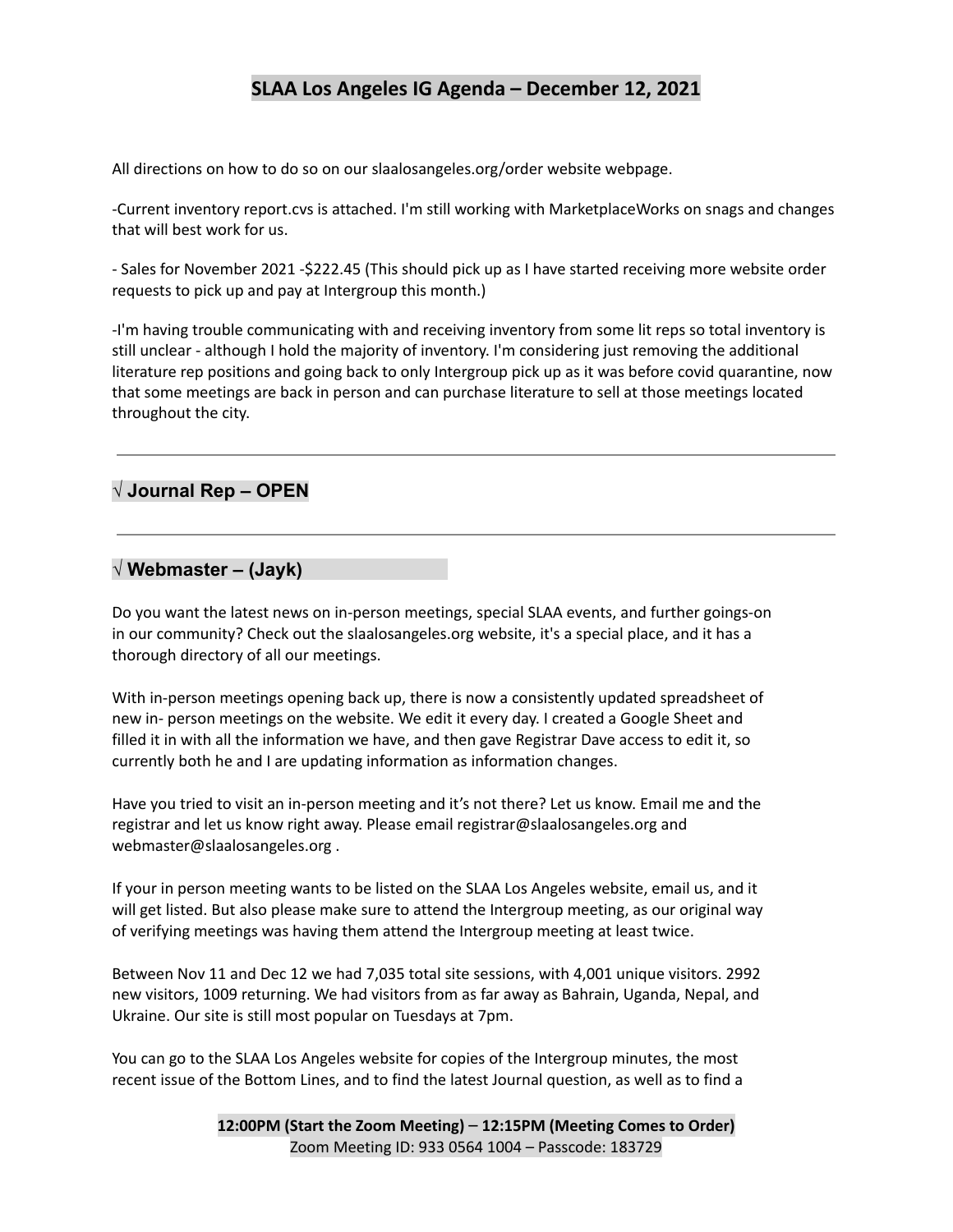directory of audio recordings of speaker shares! Got any questions or want to add/change anything? Email me at webmaster@slaalosangeles.org

#### **√Workshops & Retreats – (Gil)**

#### **√H&I Committee – (Rachel W)**

The H&I Committee would like to suggest that individual meetings elect an H&I rep as a new service position. This service person can attend the committee meeting (anyone can attend!) each 2nd sunday once a month and keep the meeting updated on H&I happenings and the importance of H&I. And to please share this announcement at their meetings each week:

**My name is \_\_\_\_\_\_\_\_\_\_\_\_\_\_\_\_ and I am a Sex and Love Addict.**

**H&I stands for Hospitals and Institutions. We are a subcommittee of SLAA. We bring the message of SLAA recovery into places where there are addicts who cannot get to meetings.**

Anyone can come and join the committee. It's a great way to be of service, practice the 12th step, and **carry the message. You can get involved with this committee by attending the H&I Committee meeting** on the 2nd Sunday of every month at 2pm on ZOOM, right after intergroup. See me after the meeting **for the link or I'll post it in the chat.**

Topic: H&I Committee Meeting

Time: This is a recurring meeting Every 2nd Sunday at 2:00 PM after intergroup

https://us02web.zoom.us/j/81735567176?pwd=Yzd3UE5GUlUxRzZPMVJ0SC90bG14dz09

Meeting ID: 817 3556 7176

Passcode: service

Thank you for letting me be of service.

We are open to suggestions for H&Is to reach out to and are looking for people willing to participate in Zoom as well as in person SLAA panels!

There are two existing panels in Sherman Oaks and one in Tarzana. Email slaahic@gmail.com or contact Rachel directly at 206-227-1979 to get involved and also attend the meeting on zoom!

> **12:00PM (Start the Zoom Meeting)** – **12:15PM (Meeting Comes to Order)** Zoom Meeting ID: 933 0564 1004 – Passcode: 183729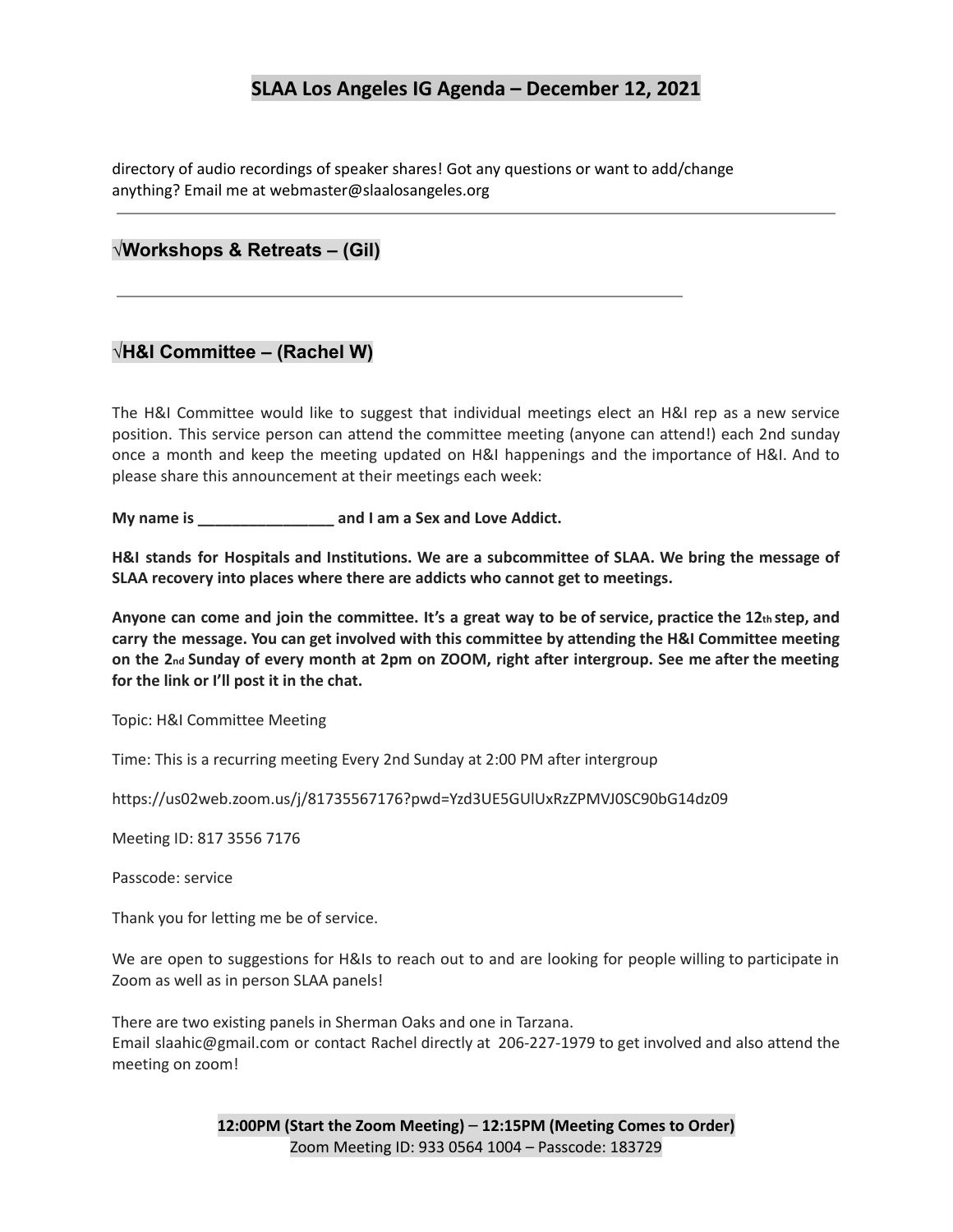### **√ Speaker List Keeper – (Matthew)**

How reps can help support this program at your meetings:

- Please make an announcement at every meeting that meetings need speakers and there is no time requirement! They can volunteer or get the list at https://www.slaalosangeles.org/volunteers-speakers-list.
- Share the flyer in chat on zoom or pass around at live meetings.
- Also, if they need a list of available speakers, they can send a request to: speakerslist@slaalosangeles.org

Thank you for your support!

### **Literature Copier – (open)**

### **Audio Library Committee – (open)**

You can go to the SLAA Los Angeles website and click on the "Audio" tab to find the Recovery Audio recordings. You can also find information there about how to submit your own share to the library.

### **√ ABM Delegates – (Glenn S, Jayk, Dianne, Gil, Robin (alternate), Rachel (alternate)**

**FWS Conference Committees**: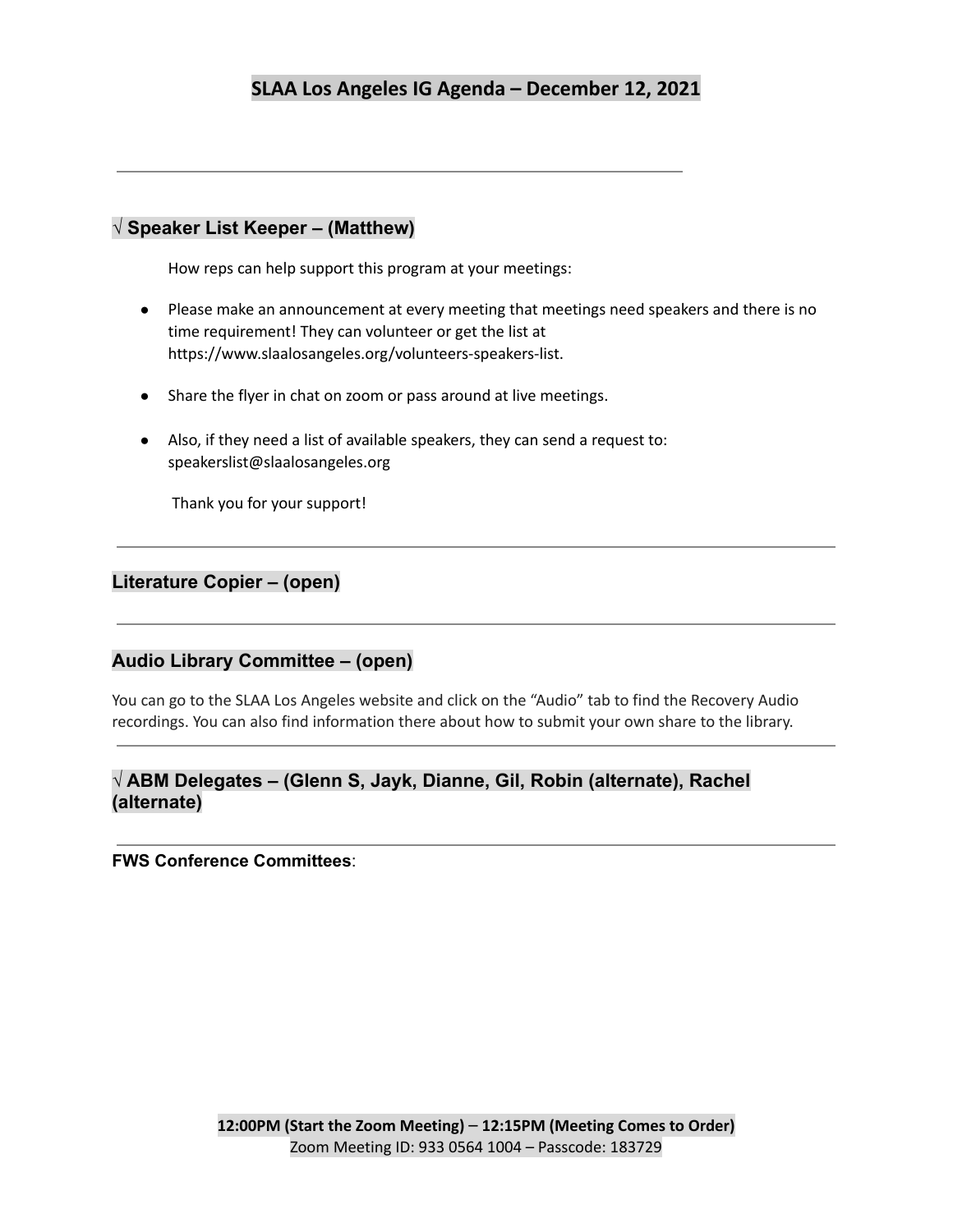**Literature Committee Conduit – OPEN**

**Sponsorship Committee Conduit – (Kev)**

**Steps, Traditions, & Concepts Conduit – (Noah)**

**Translation Committee Conduit – Jennifer**

**Diversity Committee Conduit – (Forest)**

Actions to take include the following: Sign the ABM petition for an online only or hybrid experience in 2022! https://bit.ly/Online\_ABC\_Petition\_2022 Access to meetings with closed captioning! https://docs.google.com/spreadsheets/d/14R30V8Au6qUQJGZAF0qwL5LrdoKmfQMLO2Xixubki Ww/edit #gid=0 Be of service with the Diversity Committee! https://slaafws.org/service-opportunity/be-of-service-with-the-diversity-committee/ Meet next on January 8, 2022 which is the 2nd Saturday for a business meeting (New Year's Day is on Saturday). RSVP to serve with our workshop subcommittee that meets on Dec 17th at 6pm. Live captions for Zoom subcommittee has a pamphlet in progress to include awareness on how to keep the captions going for meetings that change status (i.g. in-person, hybrid, Zoom only). We have two new subcommittees. The S.A.F.E. subcommittee meets on 3rd Saturday of the month at 12pm, so the next one would be December 18th. This is space for discussion based on stories heard about issues with board members and treatment of fellows at the ABM. The Diversity statement subcommittee. Contact us for upcoming details. New business was to have CDC come up with a statement and sign a petition for a virtual/hybrid ABM. Writing the CDC statement is currently in progress. We are working on inclusion awareness for the 2022 ABM. There is current recruitment for fellows with 6-months of sobriety to serve on the Board Technology Committee (BTC) to help out with any virtual aspects of ABM 2022 if it goes online or hybrid. The BTC meets regularly on Tuesdays at 10am PST for 1 hour. Fellows are welcome at these meetings, but would need to fill out an application for consideration by the Board of Trustees (BOT), as each member has to be approved by a vote, and sign the attached forms for confidentiality/NDA, conflict of interest, and non-discrimination/harrassment policy towards staff (see attached zip file).

### **SLAA Los Angeles, Inc. Board of Trustees – (Dave G, chair)**